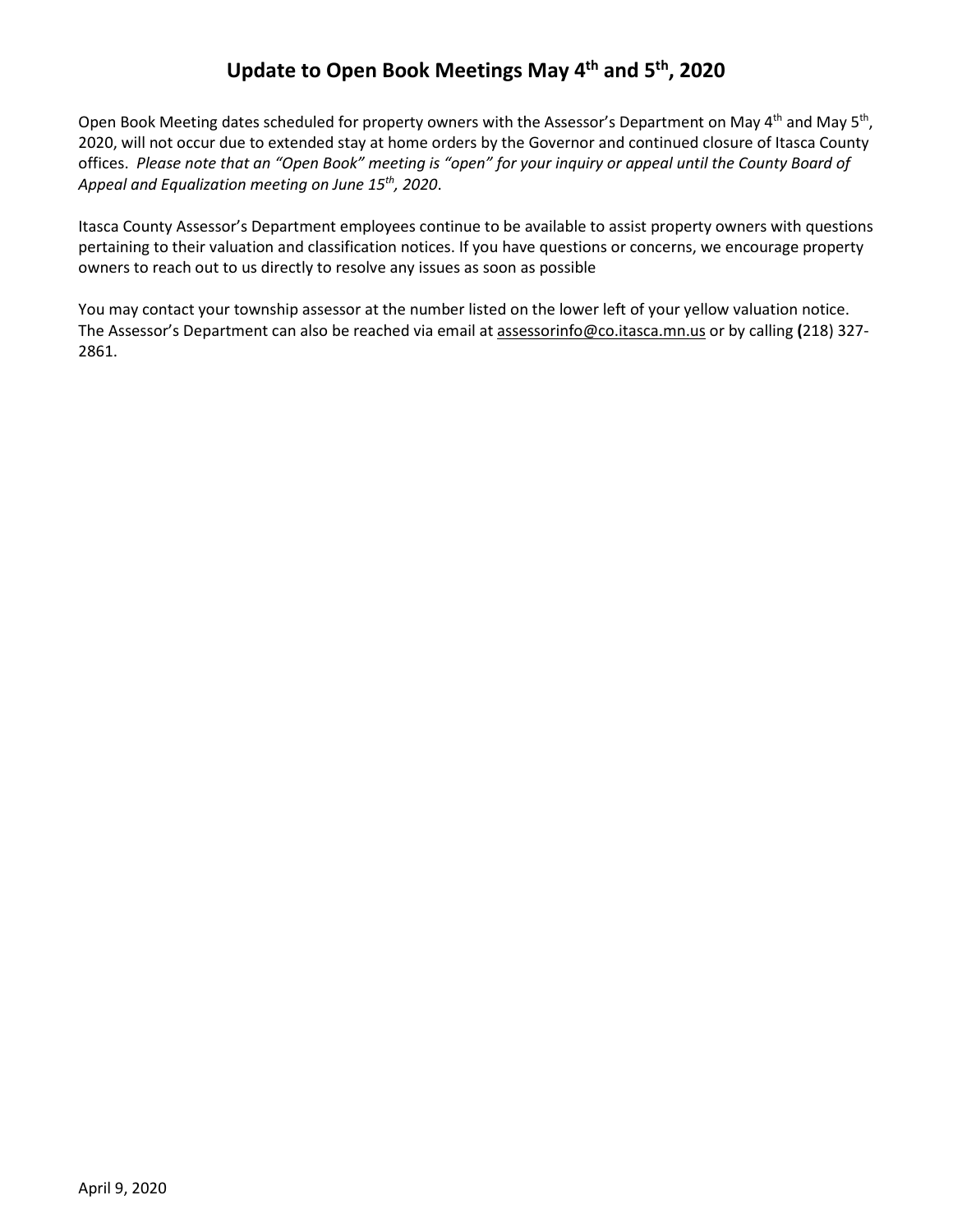| <b>CITY/TWP NAME</b>  | <b>DATE</b>               | <b>TIME</b> | <b>FORMAT**</b>                                    | <b>CONTACT FOR QUESTIONS OR TO APPEAL**</b>              |
|-----------------------|---------------------------|-------------|----------------------------------------------------|----------------------------------------------------------|
|                       |                           |             |                                                    | William Grothe @ 218-492-4581 or                         |
| <b>GOODLAND TWP</b>   | Monday, April 13, 2020    | 9:30 AM     | Teleconference Only                                | goodlandtownship@gmail.com                               |
| <b>BLACKBERRY TWP</b> | Tuesday, April 14, 2020   | 9:00 AM     | <b>Teleconference Only</b>                         | Call 701-802-5235, access code: 5867630#                 |
| <b>FEELEY TWP</b>     | Tuesday, April 14, 2020   | 1:00 PM     | Cancelled-Open Book                                | Nick Daigle @ 218-327-7493                               |
| <b>GRATTAN TWP</b>    | Tuesday, April 14, 2020   | 10:00 AM    | <b>Teleconference Only</b>                         | Jim Pierson at jpierson57630@gmail.com                   |
|                       |                           |             |                                                    | Andy Martin, Chair @612-201-8354 or Patti Mull, Clerk @  |
| ARDENHURST            | Tuesday, April 14, 2020   | 1:00 PM     | Teleconference Only                                | 815-693-2685                                             |
| DEER RIVER TWP        | Wednesday, April 15, 2020 | 9:30 AM     | As planned and/or Teleconference                   | Cindy Shevich @ town hall #:246-8641                     |
| <b>MORSE TWP</b>      | Wednesday, April 15, 2020 | 1:00 PM     | As planned or Teleconference                       | For meeting, call 218-246-2413                           |
|                       |                           |             | As planned and/or Teleconference, check back for   |                                                          |
| WILDWOOD TWP          | Wednesday, April 15, 2020 | 9:00 AM     | updates                                            | Nick Daigle @ 218-327-7493                               |
| <b>SPANG TWP</b>      | Wednesday, April 15, 2020 | 1:00 PM     | Teleconference Only                                | Call 701-802-5235, access code: 1840507#                 |
| <b>LAPRAIRIE CITY</b> | Thursday, April 16, 2020  | 9:00 AM     | Teleconference Only                                | Lisa Mrnak @ 218-326-8898                                |
| <b>ARBO TWP</b>       | Thursday, April 16, 2020  | 1:00 PM     | <b>Teleconference Only</b>                         | Elaine Johnson @ 218-244-5986                            |
| <b>WIRT TWP</b>       | Thursday, April 16, 2020  | 10:00 AM    | Teleconference Only                                | Cheri Carrigan @ 218-659-2734                            |
|                       |                           |             | Board will immediately recess & reconvene May 21st |                                                          |
| POMROY TWP            | Thursday, April 16, 2020  | 1:00 PM     | @ 1:00 pm                                          | Cheryl Jackson @ 218-897-5060                            |
|                       |                           |             |                                                    | Ruth Fordham @ 218-259-0228 or Christa Jetland @ 218-    |
| <b>WABANA TWP</b>     | Tuesday, April 21, 2020   | 9:00 AM     | Teleconference Only                                | 327-7469                                                 |
| <b>BALSAM TWP</b>     | Tuesday, April 21, 2020   | 1:00 PM     | <b>Teleconference Only</b>                         | Becca Olson @ 218-259-7733                               |
|                       |                           |             | As planned and/or Teleconference, check back for   |                                                          |
| <b>BEARVILLE TWP</b>  | Tuesday, April 21, 2020   | 9:30 AM     | updates                                            | William Hilback @ 218-327-7494                           |
| <b>CARPENTER TWP</b>  | Tuesday, April 21, 2020   | 1:00 PM     | Teleconference Only                                | Call 872-240-3212, access code: 250 050 509              |
| <b>MOOSE PARK TWP</b> | Wednesday, April 22, 2020 | 10:00 AM    | Cancelled -Open Book                               | Jim Pietila @ 218-327-7490                               |
| <b>SAND LAKE TWP</b>  | Wednesday, April 22, 2020 | 1:00 PM     | <b>Teleconference Only</b>                         | Jim Deeg at jdeeg@paubunyan.net                          |
| <b>BOVEY CITY</b>     | Wednesday, April 22, 2020 | 9:00 AM     | Cancelled -Open Book                               | Nick Daigle @ 218-327-7493                               |
|                       |                           |             |                                                    | Gwen Rutherford, Township Clerk or Nick Daigle @ 218-    |
| <b>TROUT LAKE TWP</b> | Wednesday, April 22, 2020 | 1:00 PM     | Board will immediately recess and reconvene on:    | 327-7493                                                 |
|                       |                           |             | Board will immediately recess and reconvene on May | Tracy Chase, Township Clerk or Tony Troumbly @ 218-      |
| <b>MARCELL TWP</b>    | Thursday, April 23, 2020  | 9:00 AM     | 13th @ 9:00 am                                     | 327-7465                                                 |
|                       |                           |             |                                                    | Sharon Miller, Township Clerk or William Hilback @ 218-  |
| <b>STOKES TWP</b>     | Thursday, April 23, 2020  | 1:30 PM     | <b>Teleconference Only</b>                         | 327-7494                                                 |
| <b>SAGO TWP</b>       | Thursday, April 23, 2020  | 9:00 AM     | Teleconference Only                                | Call 978-990-5109, access code: 275973#                  |
|                       |                           |             |                                                    | Kelly Karkiainen, Deputy Clerk or Nick Daigle @ 218-327- |
| <b>WAWINA TWP</b>     | Thursday, April 23, 2020  | 1:00 PM     | Teleconference Only                                | 7493                                                     |
| <b>BOWSTRING TWP</b>  | Monday, April 27, 2020    | 9:30 AM     | Teleconference Only                                | Beth Hanggi @ 507-261-2989                               |
| LAKE JESSIE TWP       | Tuesday, April 28, 2020   | 9:30 AM     | <b>Teleconference Only</b>                         | Call 201-316-9209, access code 7738905#                  |
|                       |                           |             |                                                    | April Kurtock, City Administrator or Cory Leinwander @   |
| <b>NASHWAUK CITY</b>  | Tuesday, April 28, 2020   | 1:00 PM     | Open Book, check back for updates                  | 218-327-7498                                             |
|                       |                           |             |                                                    | Karen Blair, Deputy Clerk or Lena Schaefer @ 218-327-    |
| <b>COHASSET CITY</b>  | Wednesday, April 29, 2020 | 9:00 AM     | Teleconference Only, check back for details        | 7492                                                     |